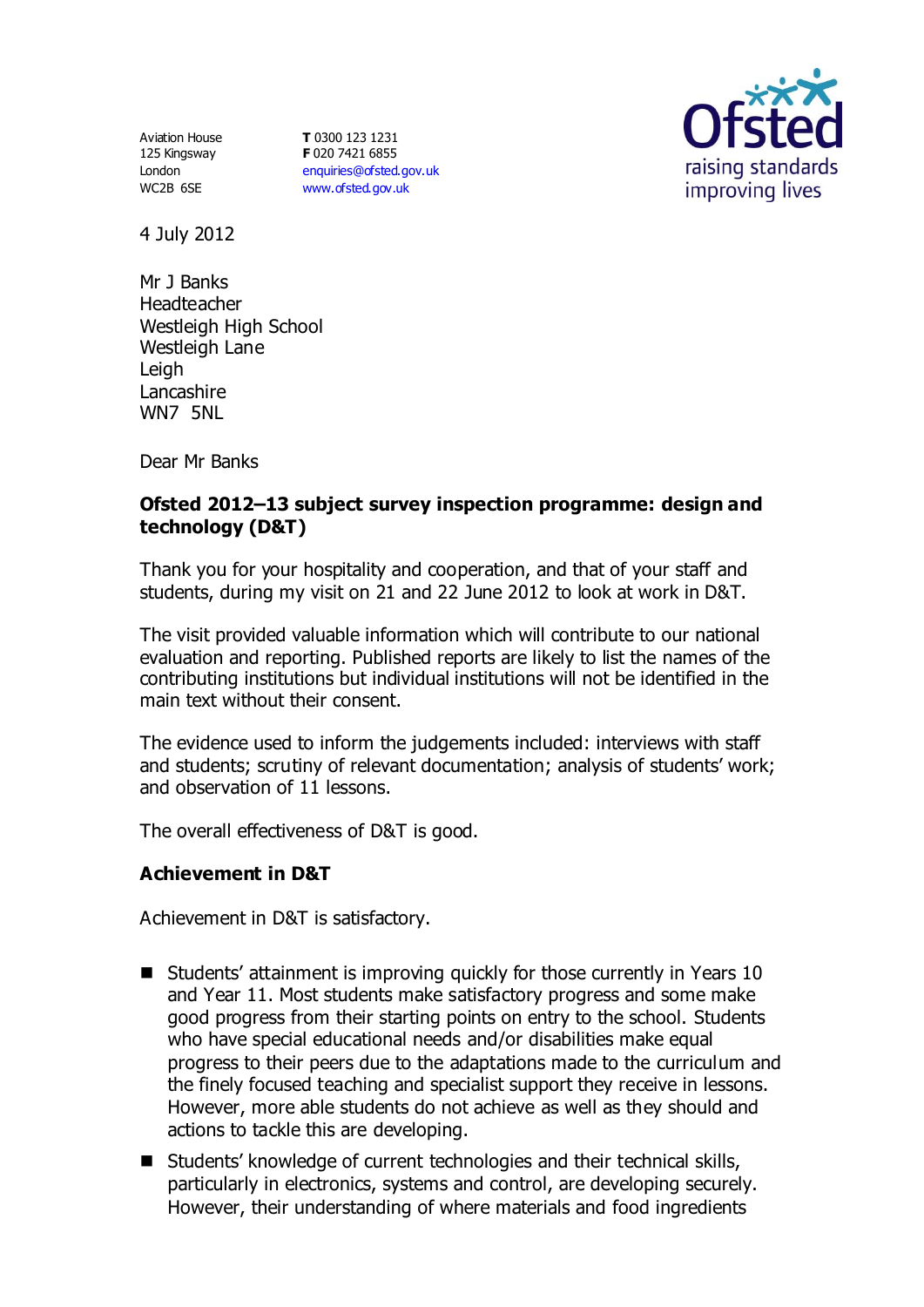come from and industrial processes are relatively weaker aspects in Key Stage 3.

 $\blacksquare$  Students work safely with complex machinery. They derive much enjoyment from seeing their ideas take shape and the steadily improving professional quality of their work. Their enjoyment is also well reflected in the high proportion of students who choose to continue to study D&T at Key Stage 4.

# **Quality of teaching in D&T**

The quality of teaching in D&T is good.

- Teachers' safe management of lessons, very good subject knowledge, and the breadth and range of the teaching methods they use are good features across all lessons. The school's behaviour strategies are consistently and expertly applied.
- $\blacksquare$  In the best lessons students know what they are learning and they know what good progress means because teachers make this clear. For example, in a Year 8 lesson students knew and understood the criteria for the biscuits they made, knew how to implement quality control and testing procedures and understood how to demonstrate a high level of responsibility. In such lessons teachers monitored learning carefully and adapted what they planned to ensure that all students made swift progress.
- Students' progress slows when learning is not clear or monitored as carefully. In these instances, teachers' assessment of what students achieved and where individuals struggled was not defined sharply enough. On occasion further work for more able students who finished quickly was not always planned, and opportunities were missed to enable them to work to more demanding criteria, or to extend their planning and evaluation skills by applying them to different contexts.

## **Quality of the curriculum in D&T**

The quality of the curriculum in D&T is good.

- $\blacksquare$  Developments to the curriculum have ensured that it is adapted to meet the needs and interests of most groups of students. The introduction of grouping by ability, provision of nurture sessions to support students with low levels of literacy, and the use of focused mentoring support for specific students in Key Stage 4 has helped to accelerate their progress. Technology activity days and the regular Saturday D&T club enrich students' learning and particularly their technical knowledge and skills in using resources such as computer-aided design and workshop equipment.
- A consistent emphasis on creative and innovative designing and making is established across all key stages. Opportunities to develop students' learning and challenge them further by applying their skills to solve real problems and to work with real clients are underdeveloped.